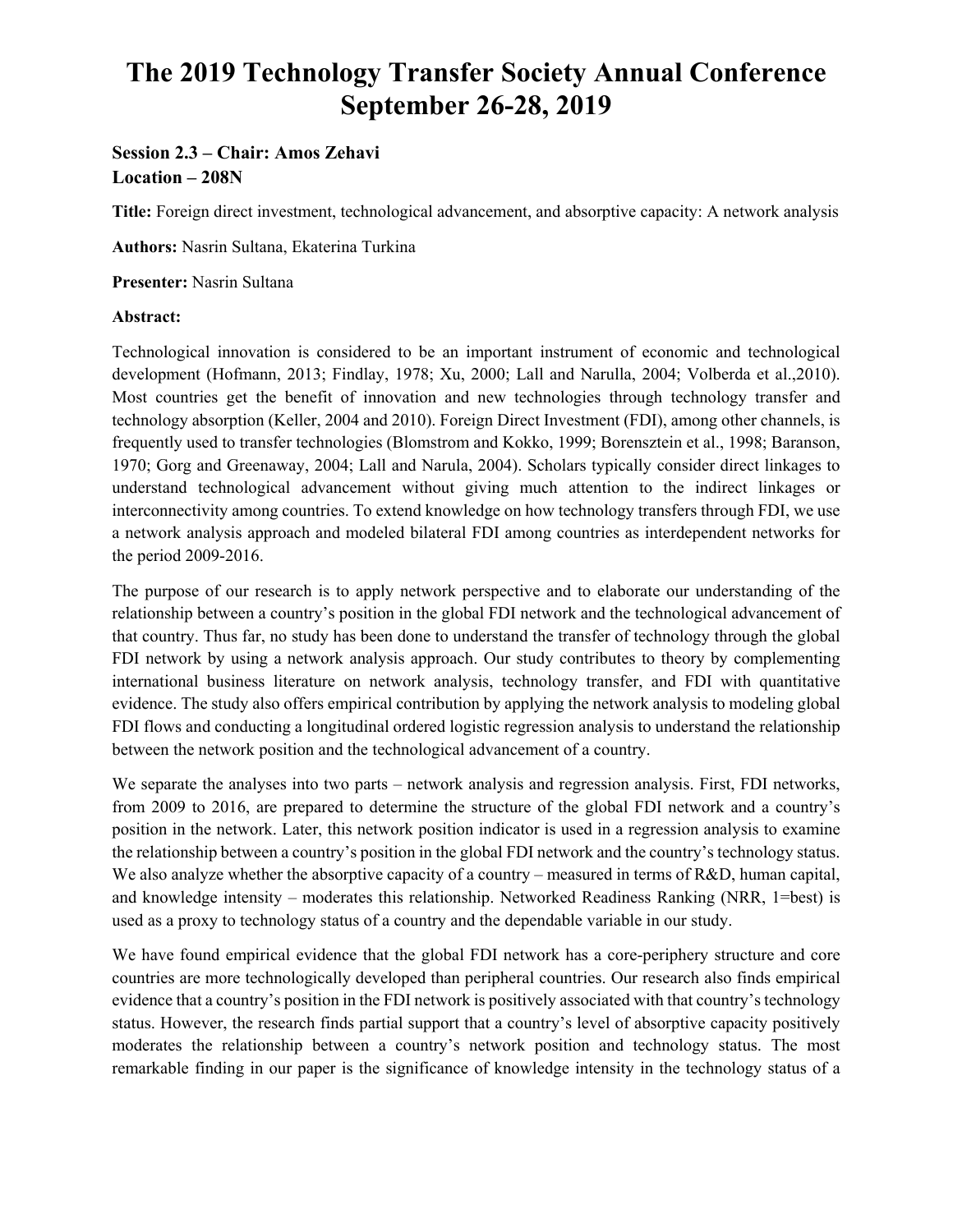country. The findings of our study provide us with a nuanced understanding of absorptive capacity that a country can focus on to attract FDIs and to benefit from attendant technologies.

## **Title:** Technological catch-up by procurement for big science facilities: The case of Korean firms in nuclear fusion research

**Authors:** Ki-Seok Kwon, Cornelia Lawson, Ara Cho

#### **Presenter:**

#### **Abstract:**

A number of recent studies have recognised the economic contribution that public research can make through its demand on firm innovations (Castelnovo et al. 2018; Bianchini et al. 2018; Goldschlag et al., 2019). These studies find that public procurement enhances the performance of the supplier and observe continuing relationships of suppliers with their university buyer. Procurement more widely is considered ab important source of firm learning and public procurement in particular has been linked to innovations as public research can stimulate firms in their innovation efforts (Edquist et al. 2015). These mechanisms could be particular important to enhance the innovation capabilities of firms in a catch-up country.

In this study we aim to investigate the mechanisms behind positive innovation outcomes from big science procurement in the case of South Korea. We look at the case of the construction of KSTAR (a magnetic fusion device completed in 2007) and ITER (an international nuclear fusion device being built in France and of which South Korea is a partner) and the 162 different firms that participated in either one or both of the constructions. We make use of quantitative and qualitative methods. To date we have surveyed 53 suppliers and undertook follow-up interviews with 24 of the firms. In addition, we are currently in the process of collecting detailed information on the firms that did not respond to the survey, as these are more likely to present firms that did not benefit in terms of innovations. We will also collect information on all other firms active in the field of nuclear fusion that did not win a contract.

Preliminary results from the survey and interviews suggest different patterns in the enhancement of innovation capabilities. From the interviews we identified three groups of firms: the general labour intensive, the specialized technology intensive, and the intimate collaboration based. With regard to innovation capabilities, the general intensive firms tend to harvest more benefits, when the contract size is bigger, while the specialized technology intensive benefit from the R&D novelty of the order. The results also hint at a number of additional factors, such as the status of the supplier as insider or outsider. The results are further expected to show a leading role of public procurement in firms' innovation as well as importance of the characteristics of firms themselves in upgrading national cutting-edge technology areas through the construction of big science facilities.

We suggest that in order to maximize the industrial benefits by public procurement, the government needs to consider not only the detailed selection criteria but also long term survival of the firms. Furthermore, governmental investment in big science can be considered a good measure to enhance frontier technology in catch-up countries as shown in the South Korean case (e.g. transferring shipbuilding expertise into setting up nuclear fusion vessels).